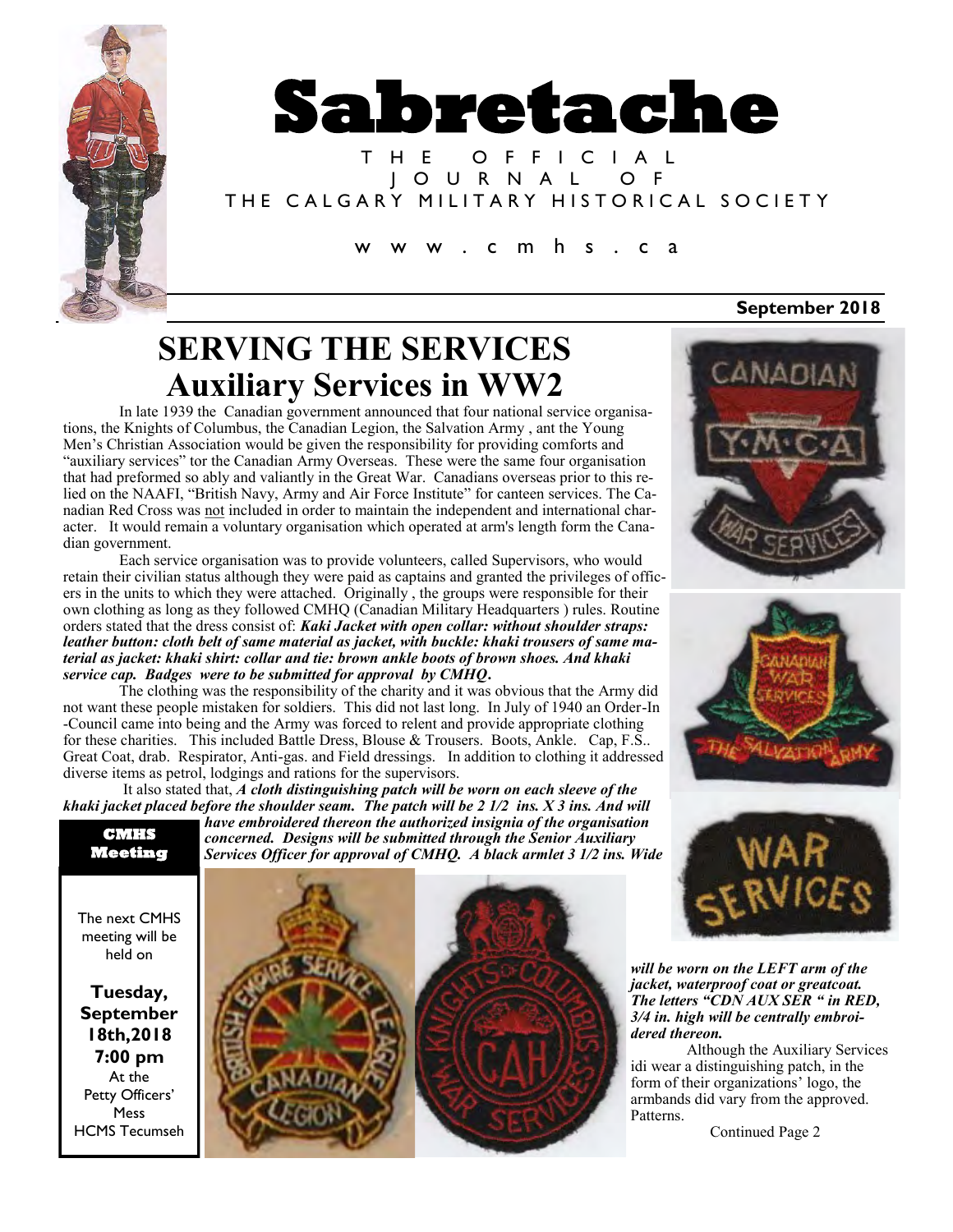#### **Sabretache**

THE OFFICIAL JOURNAL OF THE CALGARY MILITARY HISTORICAL SOCIETY The CALGARY MILITARY HISTORICAL SOCIETY is a non-profit registered society which fosters the study of the military and the police, and the heritage of Canada, the British Empire, and the world as well as the preservation of military artifacts and records. The CMHS meets once every calendar month at: Petty Officers' Mess HMCS Tecumseh 1820 - 24th Street SW

Calgary AB T2T 0G6

### **Notice of Next Meeting**

The next CMHS meeting will be held on **Tuesday, September 18th., 2018 19:00 (7:00 pm)**

At the Petty Officers' Mess, HMCS Tecumseh.

Members are reminded that an offering of foodstuffs for the Legion Food Bank is considered your unofficial entrance fee to our regular scheduled meetings*.*

The unofficial agenda of this meeting will be:

Introduction of guests, Minutes of last meeting Correspondence, Membership report Treasurer's report, Old business / New business Break, Show & Tell The President, **Allan Ross** would like to invite everyone to remain after the meeting for an informal time of fellowship.

` Originally the four groups competed amongst each other in providing basically identical services to the soldiers and airman of Canada (the RCN,, although welcomed in the Canadian hostels, usually relied on British auxiliary services when in port). This led to complaints of uneven service, duplication of effort and rivalry.. After a report prepared by Col. The Hon. R.J. Manion, the Auxiliary Services agreed to a division of responsibilities. This agreement left sports and recreation as the responsibility of the YMCA: concerts and entertainment came under the Canadian Legion: canteens and cinemas would be run by the Salvation Army; and hospitality and social functions were organized by the Knights of Columbus.

Canadian **LEGIO** 

Up until this time, the funding for the four groups' works overseas

was obtained through public fund-raising. This set off alarm bells when the government discovered that their projected requirement for the following year was 17 million dollars, and that the raising of this much money would seriously impact of the WAR BOND drives. The government then elected to finance the Auxiliary Services through the public purse.



CANADA



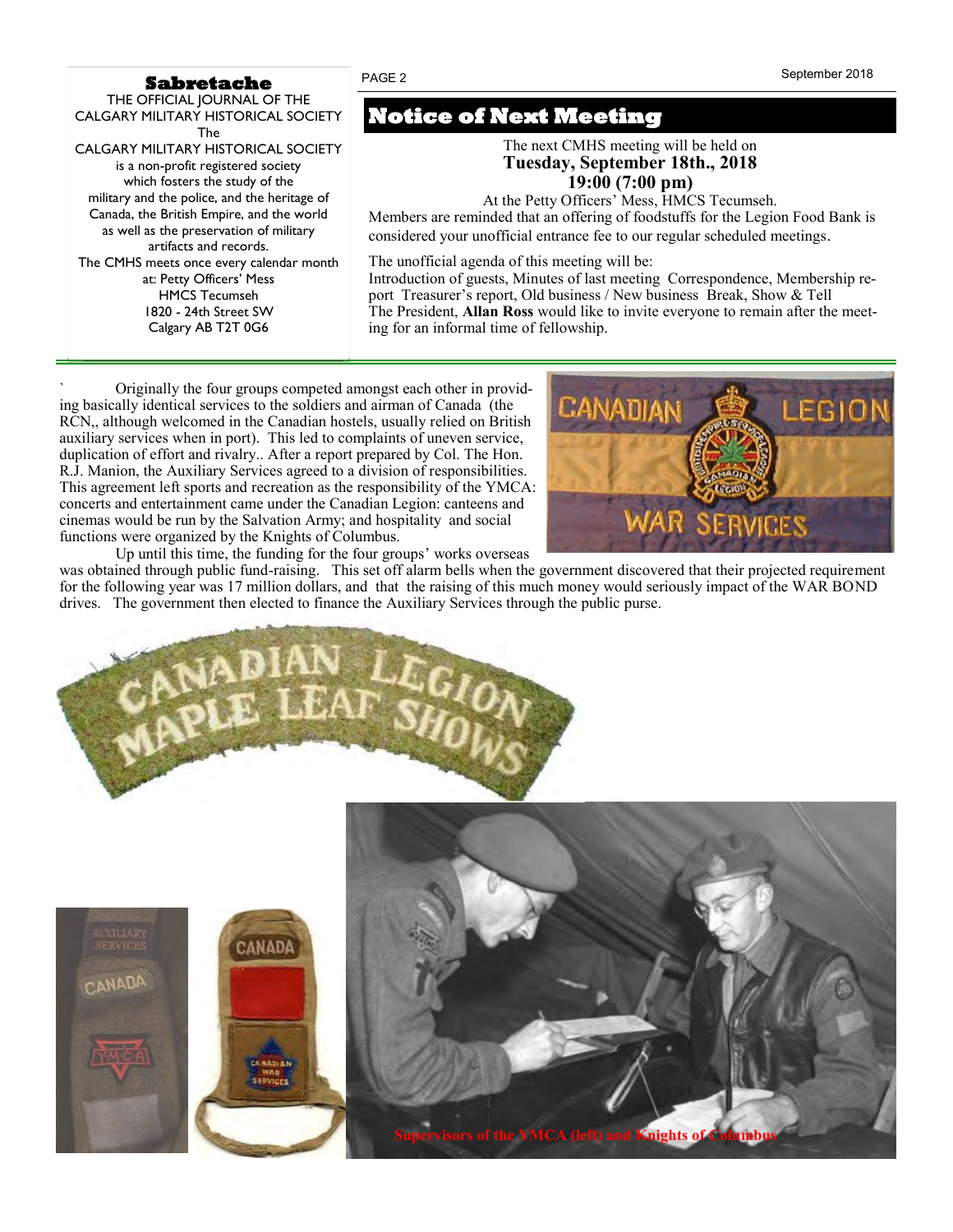#### **Minutes of last meeting / Calgary Military Historical Society**

#### **Meeting held on August 21, 2018 at the Petty Officer's Mess, HMCS Tecumseh**

1. Meeting called to order By President Allan R. at 7:00 PM. 17 members and 1 guest in attendance.

Guest: Lt. Col. Ray Boehli (Retired), 37 years of Canadian Army service, start as a Trooper with Kings Own Calgary Regiment, 41 Brigade Commander at retirement.

#### **2. Minutes of Previous Meeting**.

Discussed no correction. Member Bob M. moves that the Previous Meeting Minutes be accepted. Seconded by Mike C.

**3. Newsletter.** - Received, no comments or concerns.

**4. Treasures Report***.* Report by David G for Floyd S. Lists of monies collected from book auctions, donations etc. Listing of expenditures. David reports, with last month expenses, a slight increase over April balance. Member

Barry E. moves that the Treasures report be accepted as reported. Seconded by Mike C. Approved.

#### **5. Membership Report**.

Report by David G. for Floyd S. Total 48 members (4 Life, 2 Hon, 45 Regular). Member Mike C. moves that the Membership report be accepted as reported. Seconded by Susan E. approved.

**6. Correspondence:** - None

#### **7. Announcements:**

- Floyd S. discusses a product called "Damp Trap". The device, a disposable dehumidifier is a safe, easy and effective way to remove excess moisture from everywhere. Applications to militaria storage and displays.

#### **8. Old Business.**

- Martin U. gives a summary of the MCC of C's 2018 Convention held in Edmonton Aug. 17 & 18, 2018.

#### **9. New Business:**

- AACCA Fall Show - Sept. 15, 208 at Thorncliff Community Centre

- Some confusion over the AACCA 2019 Easter Show. Show will remain at Stampede BMO Centre with dates Listed as Friday Mar. 29<sup>th</sup>, Saturday Mar. 30<sup>th</sup> & Sunday Mar. 31<sup>st</sup>. Setup day Friday and public event Saturday and Sunday.

- Martin U. to contact Hank Holms to verify and will email membership with reply.

#### **BREAK**

**10. Book Raffle & Auction:** - David G. handles book raffle.

#### **11. Show and Tell:**

- Darryl K. Japanese type 90 helmet
- James B. Discusses Kauai trip and Kauai Japanese in WW2; Discusses Military Museums "Tour of Duty" Canadians in Vietnam Fall Display including Canadian Vietnam Veterans Ass. Touring "Portable Wall".
- Mike C. Medal group, King & Queens pair and IOF medal, to John Smith, Royal Scots; Post Cards by artist Harry Payne; discusses purchase of 7 original paintings (3 oil, 4 watercolor) by Harry Payne and his sale of the 3 oils at an OMSA Convention in the UK.
- Bob M. Belgian 1951 Korean Service Medal, bronze tomahawk pipe; and a minniball from Gettysburg.
- Alan M. Selection of cigarette cards Boer War; book "SAS Rogue Heroes" Ben MacIntyre and Dog tags from a US soldier given to his grandchild.
- Ray Boehli . Discusses Military Museums WW1 "Last 100 Days" events.
- David G. Selection of WW1 postcards from returning soldier and to Alberta addresses.

#### Alan R. - Discusses Military Museum future event, the display of a Malton Ontario collection "Canadian Sikhs in WW2".

Martin U. - Discusses Casualty Dogs in WW1 including Brendon Rosenow's (Gary's son) WW1 post card collection items for sale.

**12. Adjournment:** President Allan R calls for motion to adjourn. Member Barry E. moves to adjourn. Seconded by John E. **Meeting Adjourned. 20:11**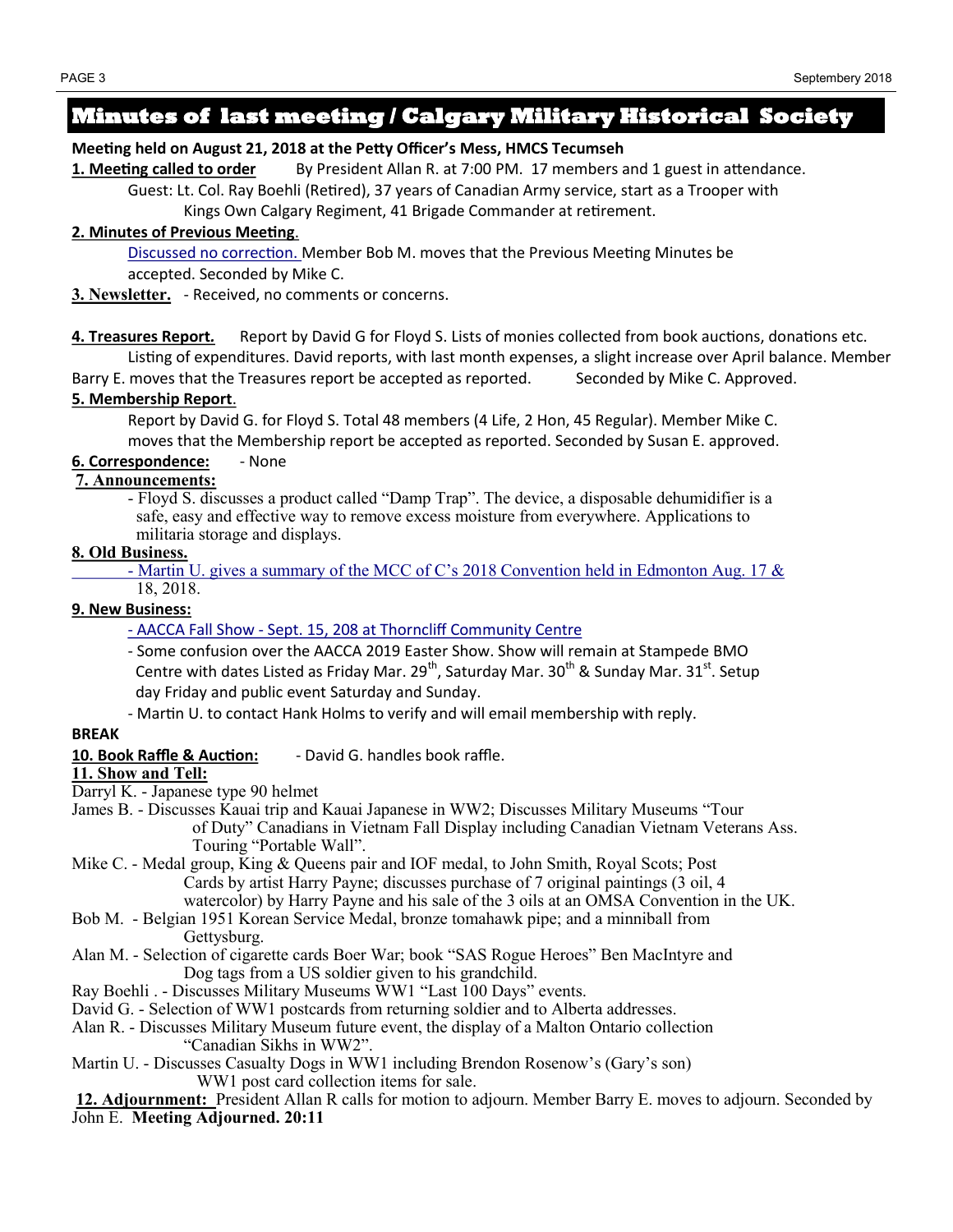

The auxiliary services provided invaluable sports, recreation, social and educational programs which contributed to the welfare of the members of the forces and helped preserve morale. Since correspondence to and from fam ily and friends was important in maintaining morale, the auxiliary services provided envelopes to forces personnel in Canada and overseas. This post shows various envelopes produced by the volunteer organizations of the auxiliary services.

As Outsidian Active Service Forces<br>Name/The John Medit Live

Unit N.2. Cog. Nort Rep. C. A. R.

**CANADIAN** 

**ETINGS** 

Camp Missing Com

**WAR SERVICES** 

LEGION

ANADIAN

**CANADIAN**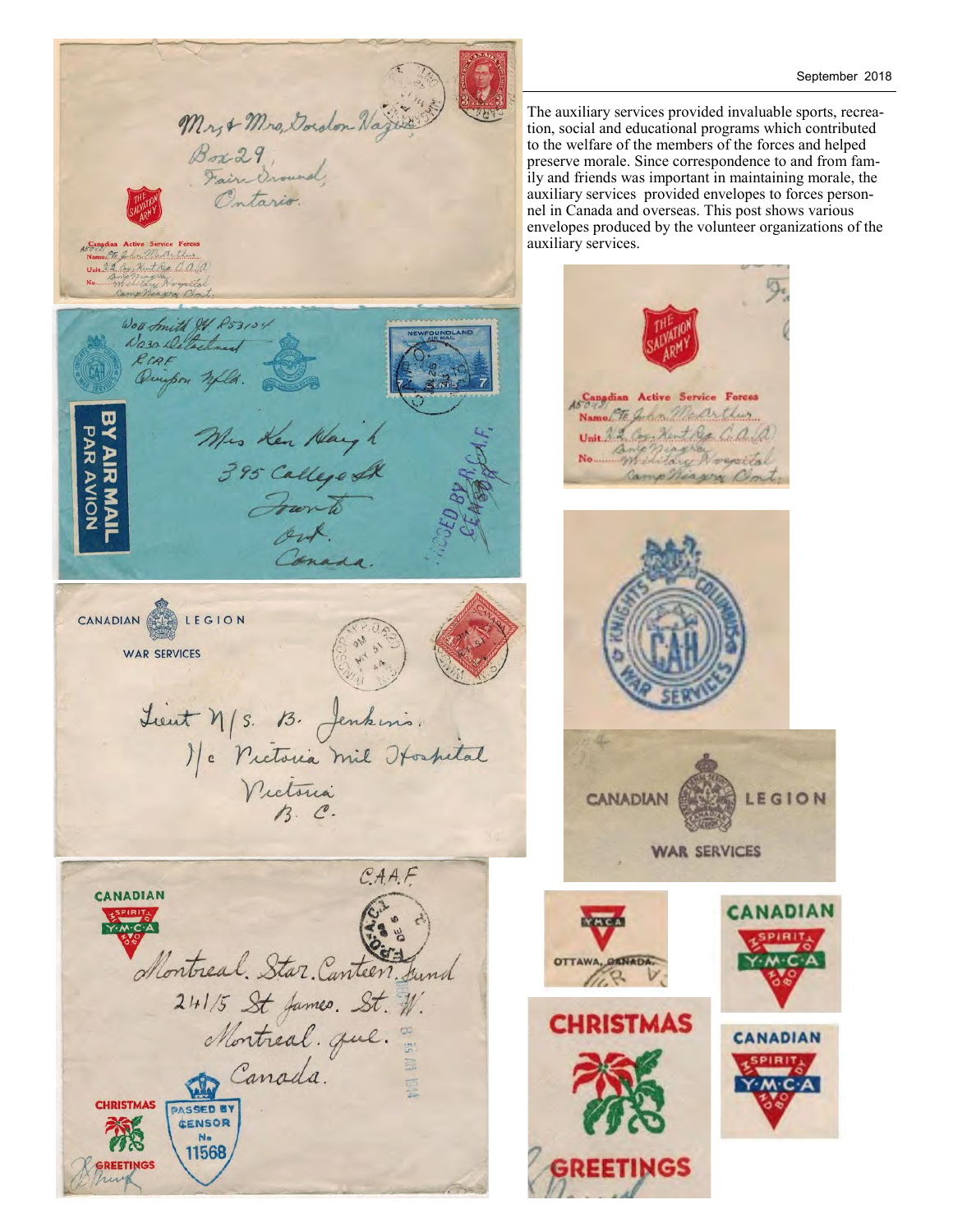

MUSEUMS

HE

S.

iΡ P 2018 . . 018 П **OCT 2018** o THE 2018 пn 03 NOV 2018<br>08 NOV 2018 8 • HISTORIC **- NATIONAL** 2018 ND вR

REGISTER FOR YOUR TICKETS ON EVENTBRITE OR<br>AT LECTURES@THEMILITARYMUSEUMS.CA

WWW.THEMILITARYMUSEUMS.CA